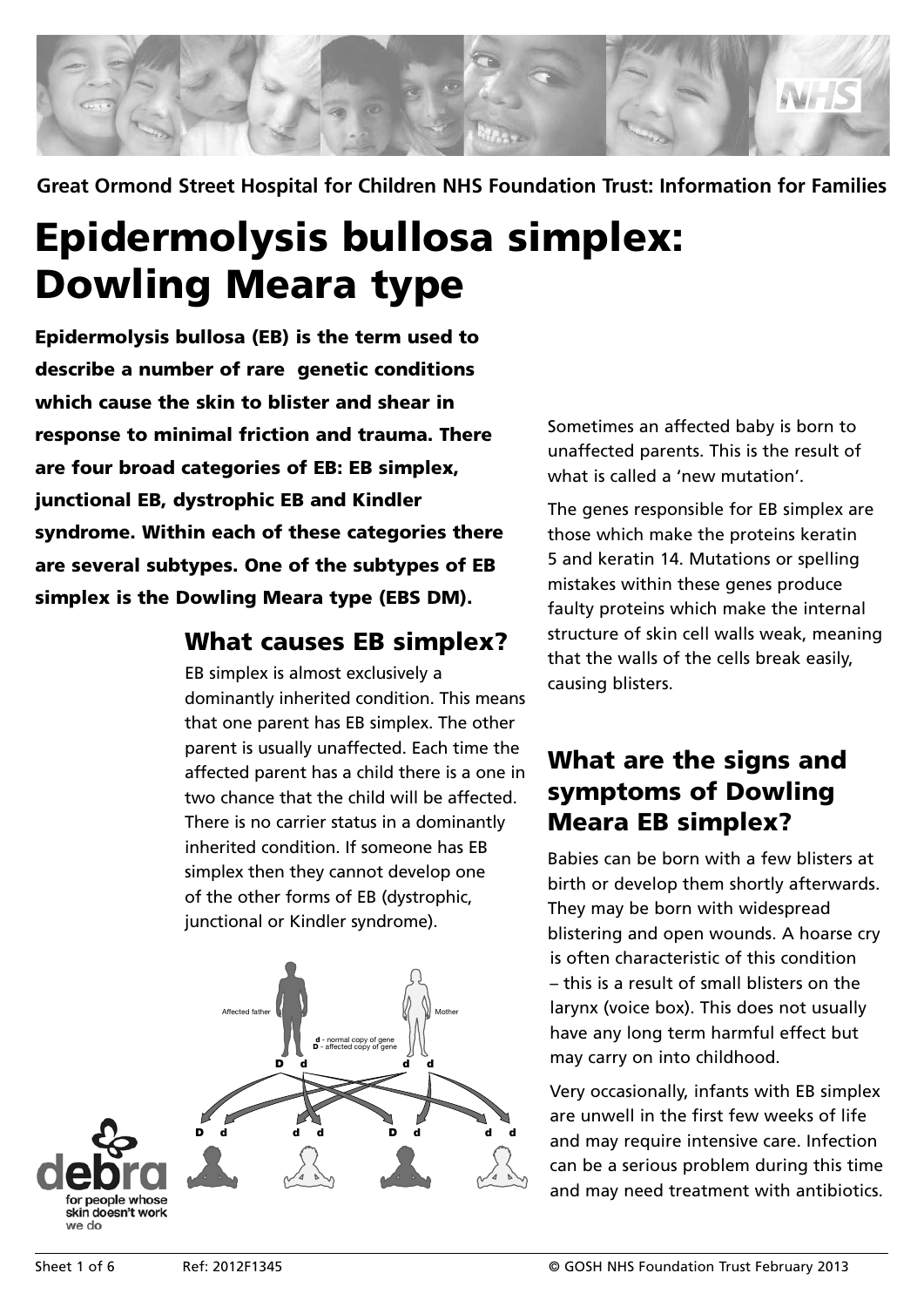

## How is Dowling Meara EB simplex diagnosed?

EB simplex has a characteristic appearance so is usually diagnosed soon after birth. Often one parent will know they have Dowling Meara EBS but in the case of a new mutation the type of EB can be determined by analysis of a skin biopsy. More precise diagnosis can be made following identification of the specific mutations using DNA analysis from blood samples.

## Can Dowling Meara EB simplex be cured?

There is currently no cure, but research continues. There is still a long way to go but an effective treatment to prevent or reduce the blistering may ultimately be possible.

# How is Dowling Meara EB simplex managed?

Dowling Meara EB simplex itself cannot be treated, but there is much that parents and professionals can do to reduce the impact of the symptoms.

# Feeding

In the first few weeks, some babies have problems with blisters inside the mouth and sometimes in the oesophagus (swallowing tube) as well. This can make the baby reluctant to feed. Use of a special teat called a Haberman® or Special Needs Feeder can help the baby to feed. Application of teething gels to the mouth before feeding can also help.

The teat must be moistened with cooled, boiled water or teething gel before feeding, as a dry teat may stick to the blistered areas and cause further damage. Protect the baby's lips with a layer of Vaseline® petroleum jelly before feeding. Breastfeeding can be successful but the baby's face may need to be protected with a layer of greasy ointment to protect existing blisters from further friction.

Some of the baby's nutritional intake will be diverted to wound healing so the dietitian may recommend a high calorie feed to make sure the baby puts on weight.

A few infants are unable to take sufficient feed by mouth so naso-gastric feeding (using a tube passed down the nose and into the stomach) is required for a short time. The tube selected should be one recommended for long term feeding, as these are soft and less likely to cause damage to the oesophagus (swallowing tube). Adhesive tape should not routinely be used to secure the tube because of the risk of tearing the skin on removal. We recommend securing the tape with Mepitac® (from Mölnlycke Health Care) or Siltape® (from Advancis Medical), a soft silicone tape recommended for fragile skin. If there are copious secretions making the skin too moist for Mepitac® or Siltape® to stick, a tape with greater adhesion can be used but this should be removed with a non-sting medical adhesive remover such as Appeel® Sterile Sachet (from Clinimed).

Soft silicone tape is also useful for securing intravenous drips if fluids or antibiotics are necessary.

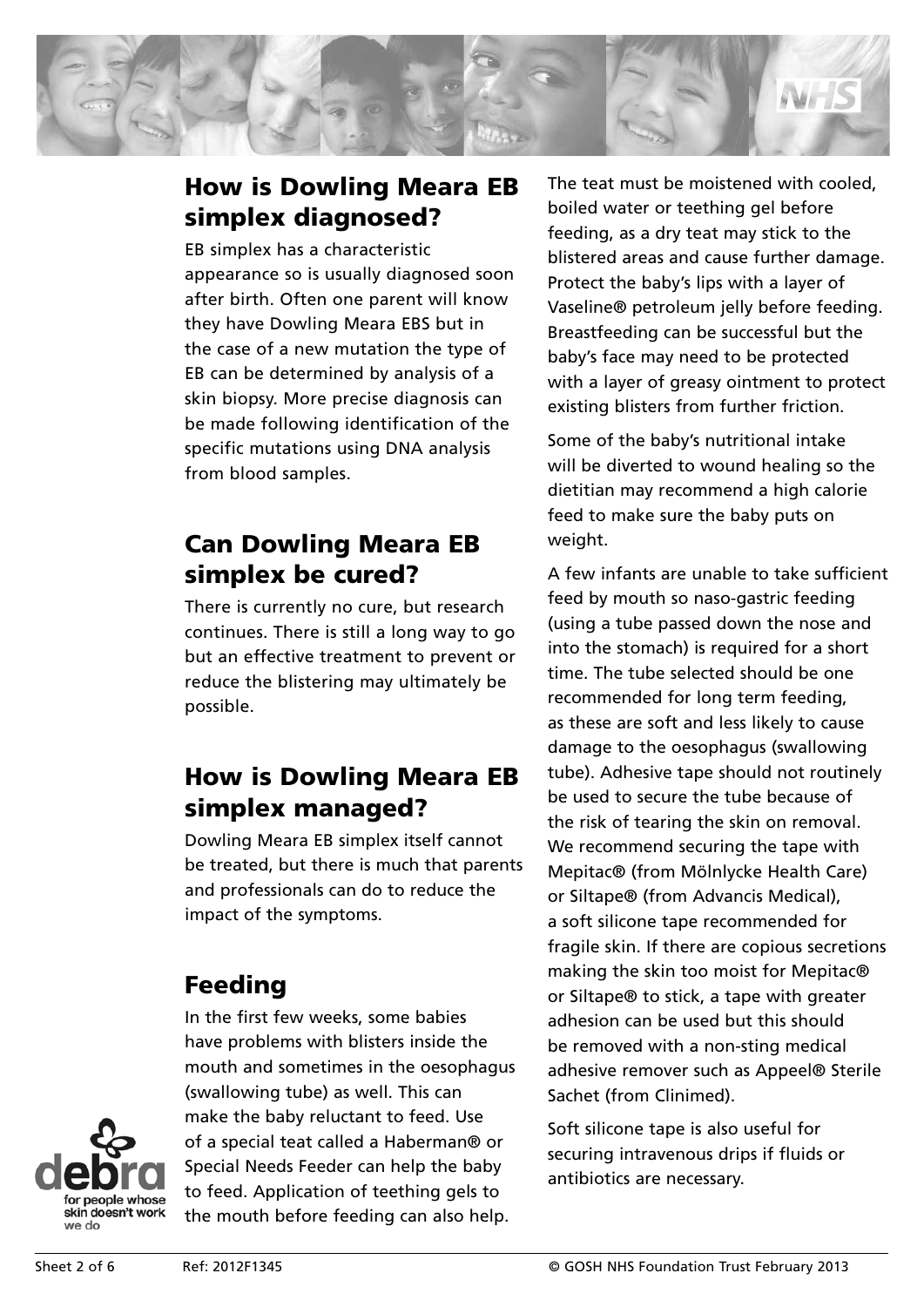

## Gastro-oesophageal reflux (milk coming back up the swallowing tube from the stomach)

This is a common problem in many healthy babies and especially common in babies with EB. Gastro-oesophageal reflux may cause a reluctance to feed as acid from the stomach causes pain when it comes into contact with blisters. Sometimes milk is brought up effortlessly and milk is seen in the mouth. Reflux should also be suspected if the baby takes the first part of the feed well but then becomes distressed, shakes their head and refuses the remainder of the feed.

Coughing is another sign of reflux and milk may also be seen in the mouth between feeds.

Anti-reflux medication is sometimes necessary to prevent damage to the fragile linings of the throat and mouth. Your doctor can prescribe medicines to control the reflux if necessary.

## Constipation

This is a common problem in children with all types of EB, and results from pain and blistering at the edge of the anus (bottom). The child is reluctant to open their bowels and can become very constipated. Laxatives can be prescribed by your doctor and may need to be continued long term.



# Skin

In most children with the Dowling Meara EB simplex, reduction in the amount of

blistering is noted as they grow older. The widespread damage gradually settles down until the main affected areas are the hands and feet. In time, areas of hard skin develop on the soles and palms, which help to protect these areas from blistering. Soreness of the feet can cause problems with walking. However, the extent of long term problems cannot be predicted at an early age.

Blisters tend to occur in clusters, often with an inflammatory appearance giving the impression the lesions are infected. Unless the child is clinically unwell and skin swabs show an infection antibiotic therapy is not necessary.

The blisters are not self-limiting and can become very large. We recommend inspecting the skin regularly and lancing the blisters with a sterile hypodermic needle. Gently expel the fluid from the blister using a soft piece of gauze or tissue. Some children prefer to have a 'V'-shaped cut made in the blister with sterile scissors. The roof should be left on the blister to protect the skin underneath. Dead skin and loose crusts should be cut away in order to prevent new blisters developing around the scab or crust.

Dust blistered areas lightly with cornflour to help them dry up and limit the spread. To soften scabbed areas apply a moisturising ointment.

As the skin is broken, its barrier protection is lost and infection can be a problem. If your child is unwell then your GP may prescribe a course of antibiotics. For minor skin infections, we recommend treatment with antiseptic creams or ointments.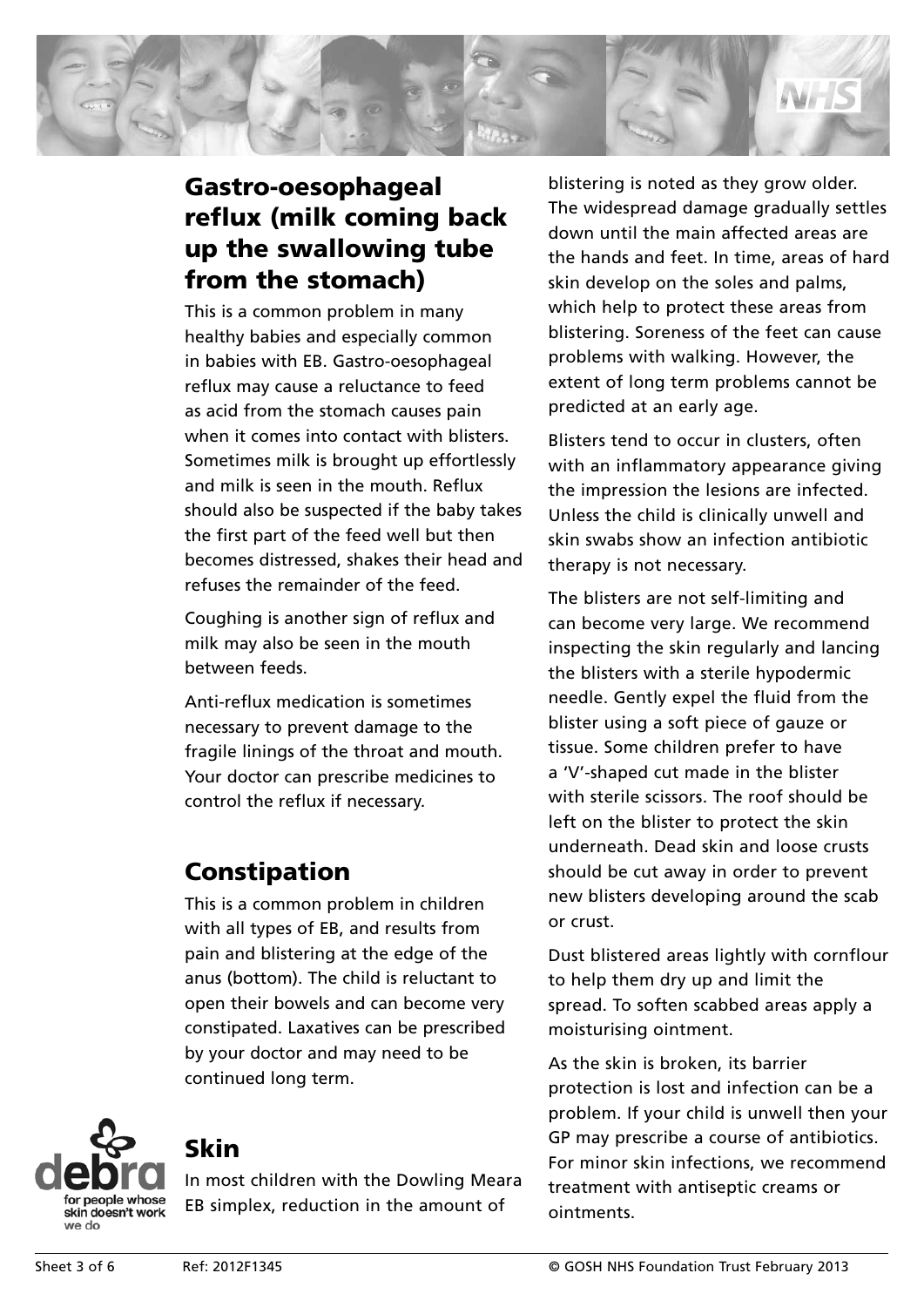

#### Using dressings

Children with EBS DM tend not to use many dressings as these can cause blisters, particularly at the edges of the dressing. When dressings are needed they should be removed frequently to lance any new blisters which have formed underneath them. Dressings should be stopped as soon as the open wounds have healed.

Heat and humidity can cause more blistering. This has an adverse effect on people with EB. For this reason, dressings should be kept light and to a minimum. Every effort must be made to keep the environment cool, including the use of air conditioning units in extremes of hot weather.

Avoid bandaging the dressings in place or blisters will appear at the edge of the bandage. Use mittens and socks on hands and feet and tubular bandage on limbs or trunk to secure dressings.

## Bathing

Bathing babies who have lots of blisters or wounds in the early days is delayed until the birth damage has healed. The bath should be lined or a towelling sling used to prevent damage to the skin from the sides and base of the bath. Antiseptic bath oil can be added to the water.

## Nappy changing

Disposable nappies can be used, but must be lined to reduce friction and blistering. When the bottom is badly blistered, we recommend cleaning with 50/50 (50 per cent white soft paraffin and 50 per cent liquid paraffin) ointment or Emollin® spray rather than water. Raw or blistered areas should then be covered with a barrier ointment and a dressing if necessary.

## Eyes

Some children with EBS DM have problems with sore eyes. This may be caused by a condition called blepharitis (inflamed eyelids). The eyelids, especially the lower lids, contain tiny glands which make the substances that mix with tears and help the tears spread across the eye. This thin layer of tears lubricates the eyes, stops them drying out and keeps them comfortable. Without treatment, the dryness can cause the cornea (covering of the eye) to blister. This is very painful. Any eye problems should be reported to your doctor or EB team so the condition can be treated following referral to an ophthalmologist (eye doctor).

#### Teeth

In most children with EBS DM, the teeth form normally but blisters and sores inside the mouth can make cleaning difficult. We recommend regular visits to your dentist and cleaning with a soft toothbrush when the mouth is sore. A few children have poorly developed enamel on their teeth and will need restorative treatment.

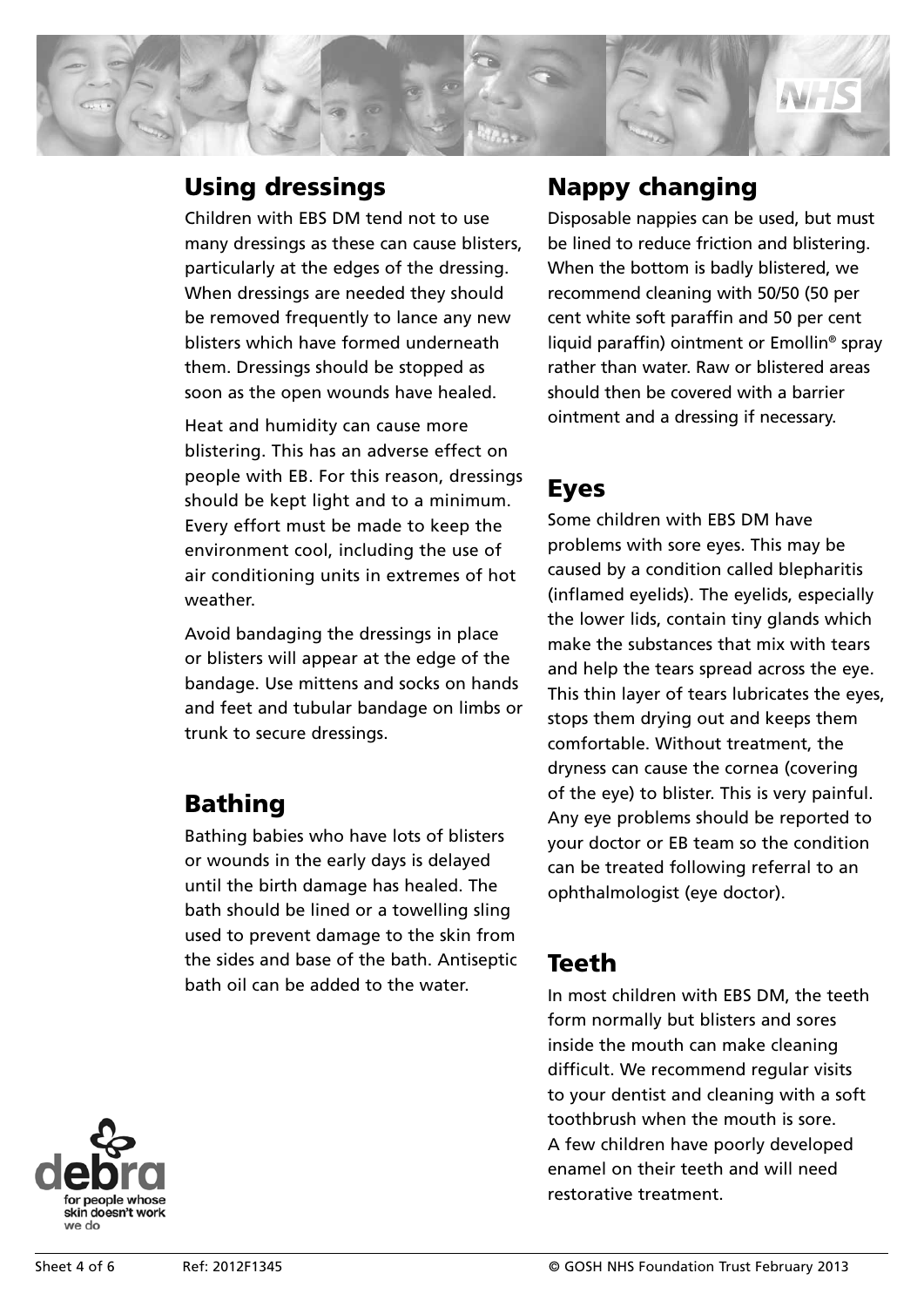

#### Pain relief

Initially infants may need strong analgesia (pain relieving medicines) before dressing changes and regularly throughout the day if they are distressed. Older children may also need pain relief before skin care or regularly throughout the day if their feet are very sore.

Soreness, particularly of the feet, can result in delayed walking. This can be helped by giving medicine to help with chronic (background) pain as prescribed by your doctor.

Pain management should be discussed at each appointment at your specialised EB Centre and a referral made to the Pain Team if control cannot easily be achieved.

#### Finger and toe nails

Finger and toenails often become thickened and discoloured. If they become impossible to cut, application of a cream containing urea over a period of several days will soften the nail which can then be cut with scissors or clippers. Thickened nails can be brought under control using a coarse nail file and filing a little every day. If necessary, seek the help of a chiropodist.

# Clothing

Initially, a front fastening baby suit is the most suitable item of clothing as it protects from external friction resulting from handling and general baby movements such as kicking the legs together. Remove any labels which may rub and avoid clothes with bulky seams when you are buying new clothes for

older children. Silk garments are available on prescription and can be worn under regular clothes to reduce blistering.

#### Footwear

Young children receive better protection from wearing a soft boot rather than a shoe as this protects their ankles from being knocked. Shoes should be soft with minimal internal seams. External seams are preferable.

Geox® footwear (www.geox.co.uk) allows sweat to evaporate and cools the feet. These have proved suitable for some children with EB. Older children can wear trainers if they are well ventilated, such as Climacool by Adidas® (www.adidas.co.uk) and sometimes soft canvas shoes. It helps to have several pairs of shoes of different styles and to change one pair for another regularly to alter sites of friction. Shoes in line with the uniform policy of schools are often unsuitable and permission needs to be granted to wear more suitable footwear such as black trainers. Many children find Crocs® (www.crocs.co.uk) comfortable as the wide fit prevents contact of the shoe with the top and sides of the feet.

Socks containing a silver thread such as Carnation® Silversocks (www.silversock. co.uk) help to regulate temperature through heat transfer to keep the feet cool which may reduce the rate of blistering and help reduce odour by controlling the level of bacteria.